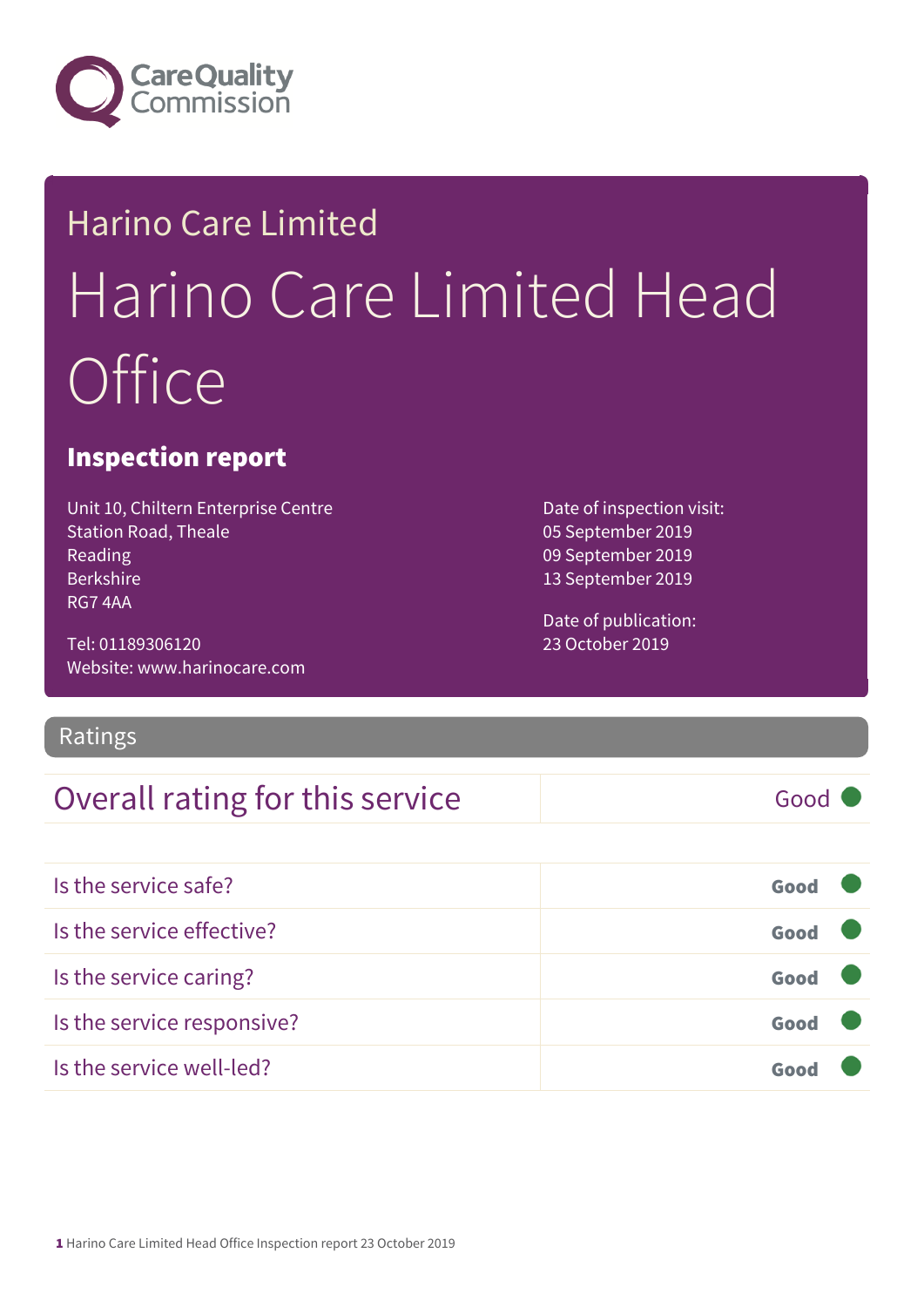### Summary of findings

#### Overall summary

#### About the service

Harino Care Limited is a domiciliary care agency. It provides personal care to people living in their own homes. The service supported older people, people living with dementia and people with a physical disability. At the time of the inspection it was providing care to 135 people.

Not everyone who used the service received personal care. CQC only inspects where people receive personal care. This is help with tasks related to personal hygiene and eating. Where they do we also consider any wider social care provided.

People's experience of using this service and what we found

People were protected from avoidable harm by staff who had received appropriate training and knew how to recognise and report abuse.

Staff understood and provided the support people required to keep them safe and protect them from identified risks, such as malnutrition, falling, choking, developing pressure sores and infections.

There were enough suitable staff to meet people's needs and provide safe care. The registered manager and care coordinator had improved the coordination of visits to meet people's preferred times to receive their care.

People received their prescribed medicines safely from staff who had completed the required training and been assessed to be competent. Staff had the necessary skills to meet people's needs and were well supported by the registered manager to develop their knowledge in line with good practice.

People had the necessary support to eat and drink to maintain a healthy balanced diet, in line with their needs and preferences.

Staff worked well with people, families and health and social care agencies to support people's wellbeing. People's health was effectively monitored by staff to ensure people received the right support from the wider health and social care network.

People were supported to have maximum choice and control of their lives and staff supported them in the least restrictive way possible and in their best interests; the policies and systems in the service supported this practice.

Staff treated people with kindness and respect. People were supported to express their views about their care and their wishes were respected. People's privacy and dignity were respected and promoted during the delivery of their care.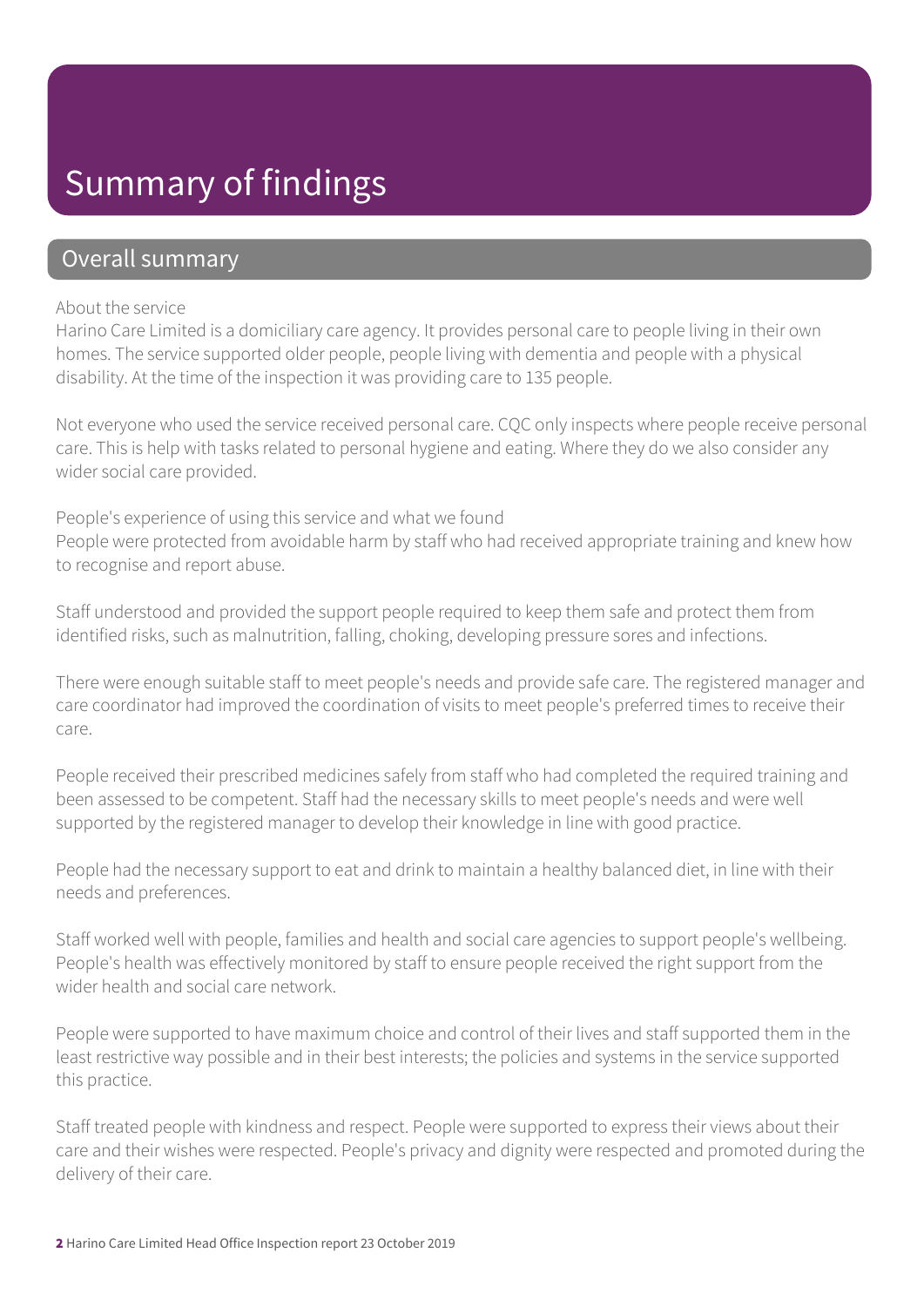People received personalised care that was responsive to their individual needs and preferences. Staff enabled people to raise concerns and complaints, which were responded to effectively to improve people's experience of the care provided. The service was not supporting anyone with end of life care. However, the registered manager had provided people with the opportunity to discuss their wishes and preferences in this regard, which were subject to regular review.

There was an open and positive culture within the service, which enabled and encouraged good communication with people, their families and other stakeholders. The registered manager effectively engaged with people, staff and professionals to seek their views, which were used to drive service improvements. Quality assurance processes were in place to ensure the provider had oversight of the service performance. The registered manager and staff co-operated well with key organisations to ensure the safe and effective delivery of people's care.

For more details, please see the full report which is on the CQC website at www.cqc.org.uk

Rating at last inspection The last rating for this service was good (report published 18 February 2017).

Why we inspected

This was a planned inspection based on the previous rating.

Follow up

We will continue to monitor information we receive about the service until we return to visit as per our reinspection programme. If we receive any concerning information we may inspect sooner.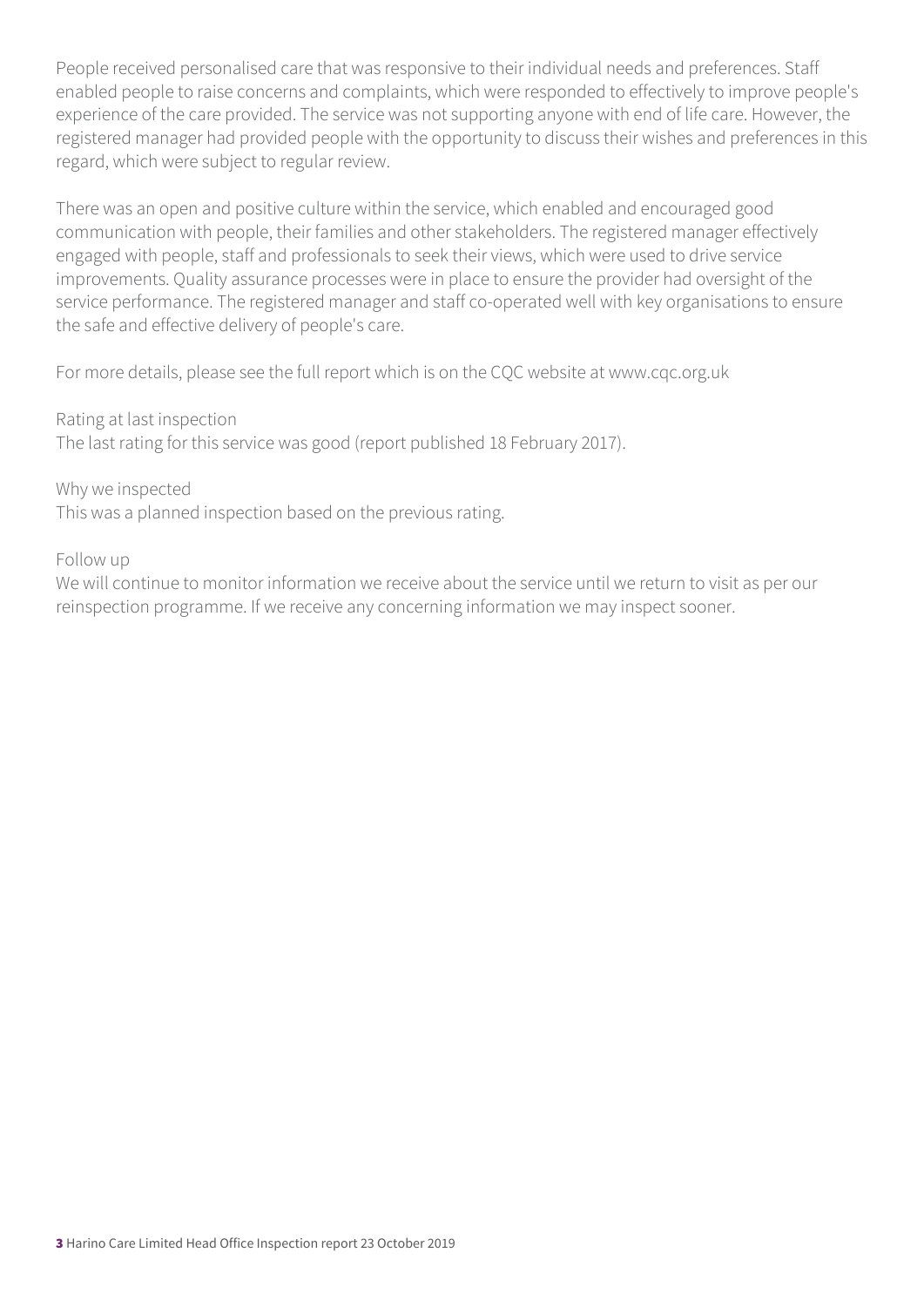#### The five questions we ask about services and what we found

We always ask the following five questions of services.

| Is the service safe?                          | Good |
|-----------------------------------------------|------|
| The service was safe.                         |      |
| Details are in our safe findings below.       |      |
| Is the service effective?                     | Good |
| The service was effective.                    |      |
| Details are in our effective findings below.  |      |
| Is the service caring?                        | Good |
| The service was caring.                       |      |
| Details are in our caring findings below.     |      |
| Is the service responsive?                    | Good |
| The service was responsive.                   |      |
| Details are in our responsive findings below. |      |
| Is the service well-led?                      | Good |
| The service was well-led.                     |      |
| Details are in our well-led findings below.   |      |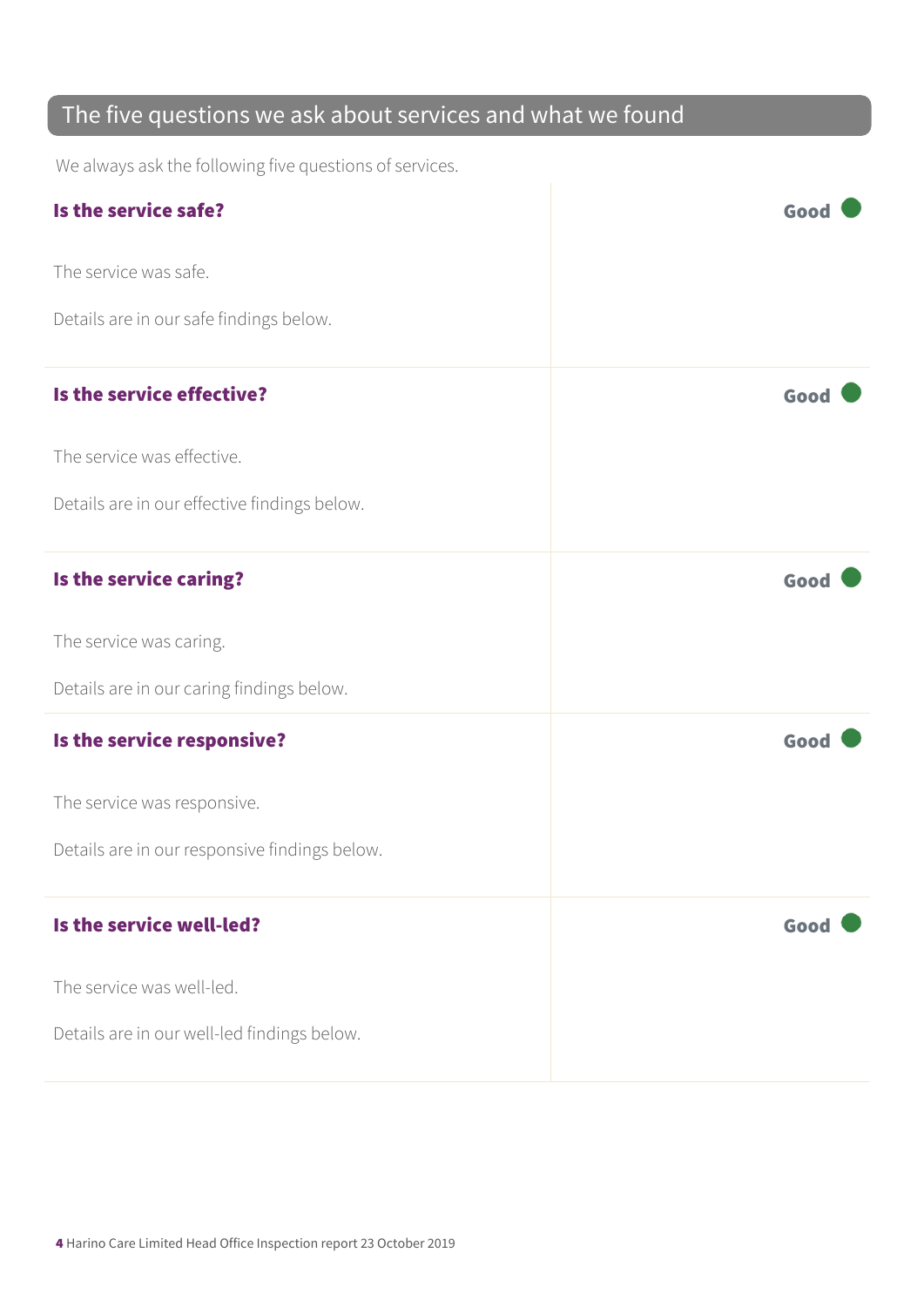

# Harino Care Limited Head **Office**

Detailed findings

### Background to this inspection

The inspection

We carried out this inspection under Section 60 of the Health and Social Care Act 2008 (the Act) as part of our regulatory functions. This inspection was planned to check whether the provider was meeting the legal requirements and regulations associated with the Act, to look at the overall quality of the service, and to provide a rating for the service under the Care Act 2014.

Inspection team The inspection was carried out by one inspector.

Service and service type This service is a domiciliary care agency. It provides personal care to people living in their own homes.

The service had a manager registered with the Care Quality Commission. This means that they and the provider are legally responsible for how the service is run and for the quality and safety of the care provided. They are referred to as the "registered manager" throughout the report.

Notice of inspection

We gave the service 48 hours' notice of the inspection visit as we needed to be sure that the registered manager and supporting office staff would be available.

#### What we did before the inspection

We reviewed the information the registered manager sent us in the provider information return. This is information providers are required to send us with key information about their service, what they do well, and improvements they plan to make. This information helps support our inspections. We reviewed the notifications received from the provider, since the last inspection. The law requires providers to send us notifications about certain events that happen during the running of a service. We contacted local authority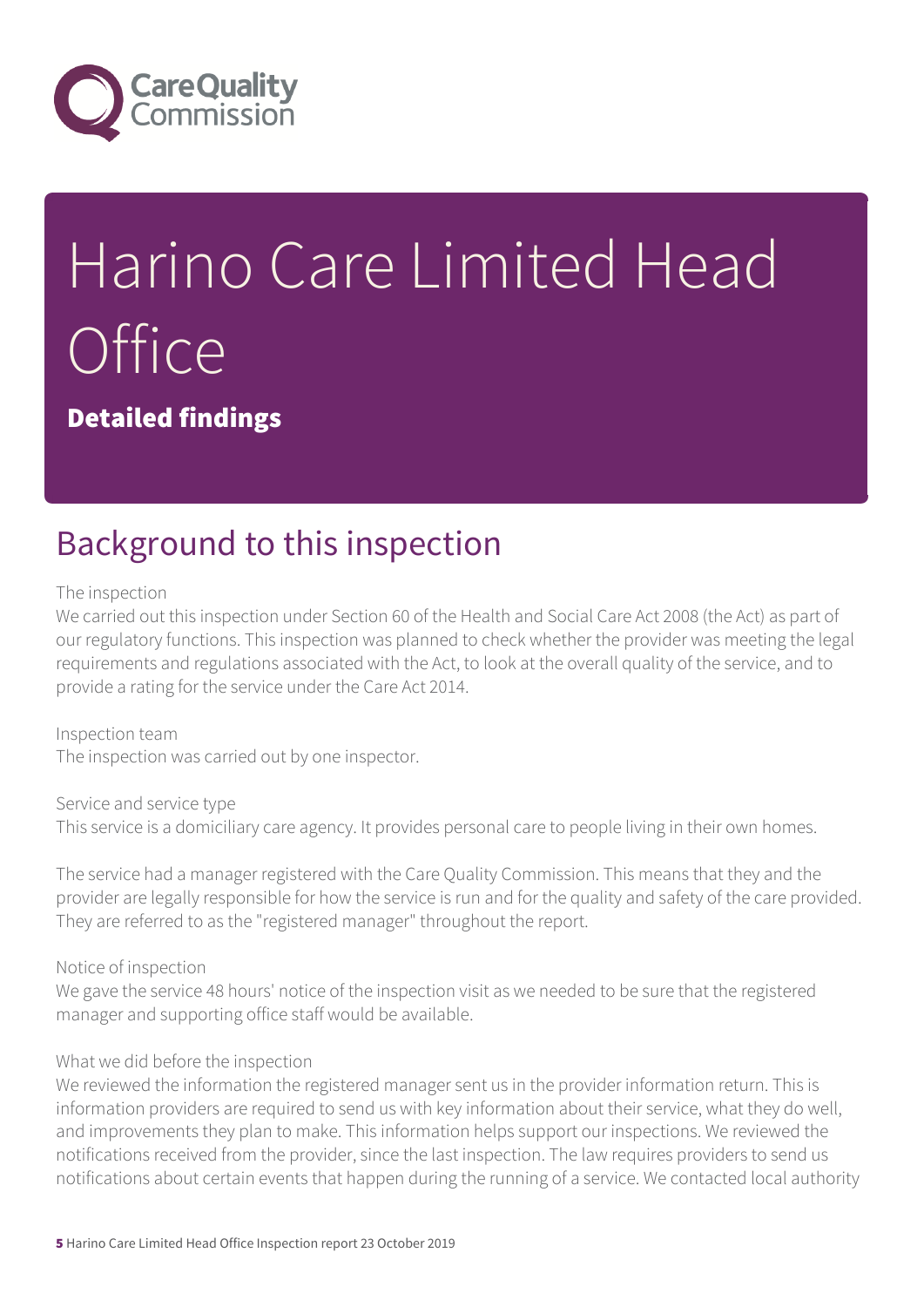teams engaged with the service, including clinical commissioning groups, continuing health care groups, safeguarding and quality assurance teams.

#### During the inspection

The inspection site visit was completed on 5 and 9 September 2019. On 9 September 2019 we spoke with three people who used the service during home visits.

During the site visit we also spoke with the registered manager, nominated individual, the provider, the human resources manager, the care coordinator, two field supervisors, a senior care trainer and a support worker. The nominated individual is responsible for supervising the management of the service on behalf of the provider. After the site visit we spoke with four senior care trainers and 14 support workers. On 13 September 2019 we completed a telephone survey and spoke with 16 other people who used the service.

We reviewed the service care records, including eight people's care plans and medicine administration records, risk assessments relating to skin care, falls management, and nutrition. We reviewed the daily progress notes of four people. We looked at ten staff recruitment and training files, together with the provider's training and supervision schedules. We also examined other documents relating to the management of the service, including policies, procedures, quality assurance documents, audits and satisfaction surveys.

#### After the inspection

We spoke with eight community health and social care professionals. We continued to seek clarification from the provider to validate evidence found during the site visit and considered further documentation that had been provided following discussions with the registered manager.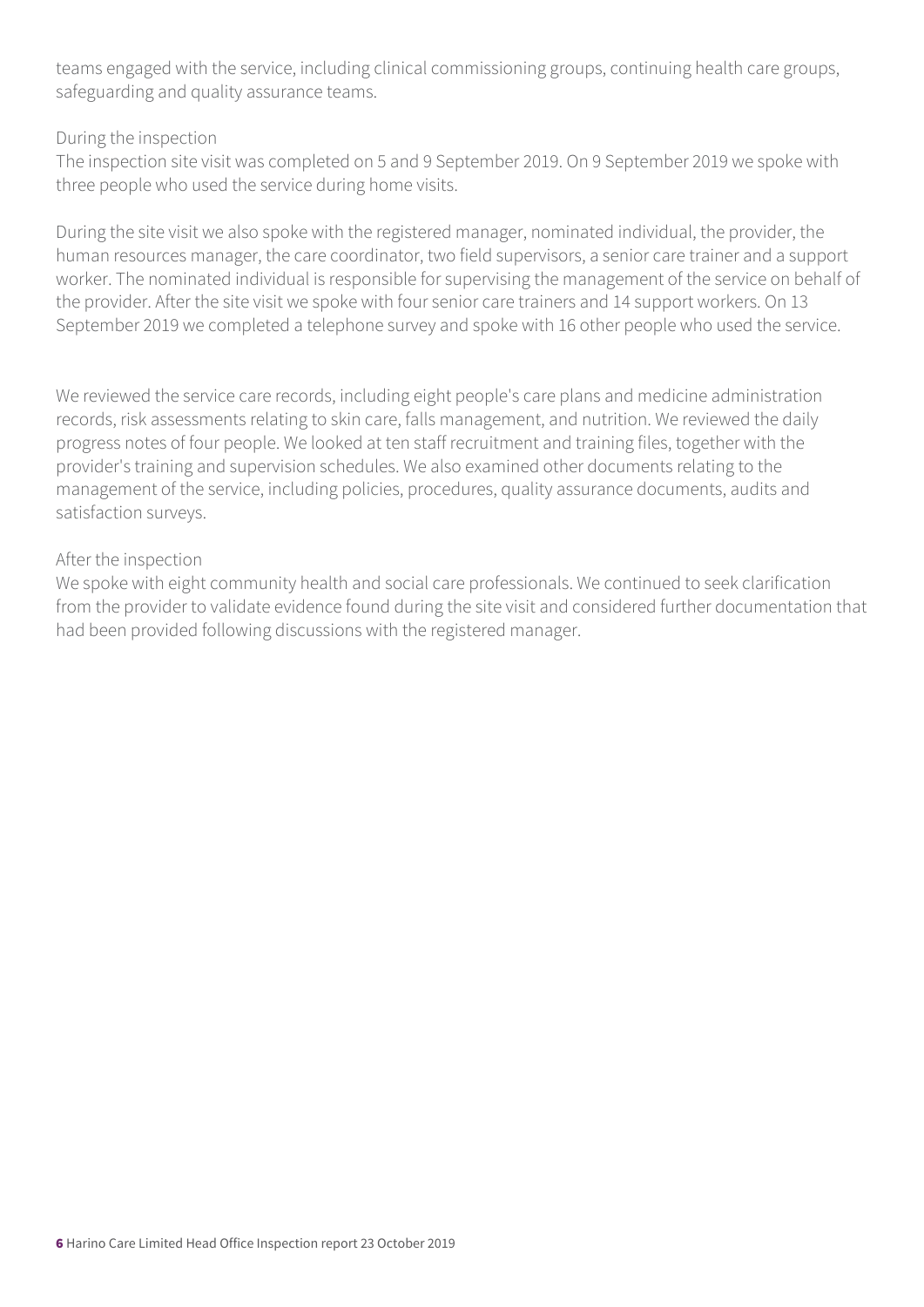### Is the service safe?

## Our findings

Safe – this means we looked for evidence that people were protected from abuse and avoidable harm.

At the last inspection this key question was rated as Good. At this inspection this key question had remained the same.

This meant people were safe and protected from avoidable harm.

Systems and processes to safeguard people from the risk of abuse

• In March 2019 the local authority Care Quality Team visited the service and identified areas which required improvement. These were subject to an improvement plan and included how the service responded to safeguarding concerns and safe recruitment practices. During our inspection we found the registered manager had worked effectively in partnership with the local authority Care Quality team to make the required improvements.

• People and staff were actively encouraged to raise their concerns and to challenge risks to people's safety. Whenever people and staff raised concerns, the management team had listened and taken decisive action to resolve their concerns.

• The registered manager monitored all concerns daily to ensure they were reported, recorded and investigated thoroughly.

• People were protected from avoidable harm by staff who had received appropriate training and knew how to recognise and report abuse. In addition staff had attended safeguarding workshops provided by the local authority. During the inspection we attended a team meeting where safeguarding concerns were reviewed and any themes and trends were discussed in detail.

• People consistently told us they felt safe and trusted the staff who supported them. One person told us, "The girls [staff] are so kind and gentle. They make me feel safe." A relative told us, "The carers [staff] are amazing. They are so kind and patient, never in a rush, which is reassuring for [loved one] and makes [loved one] feel safe and cared for."

Assessing risk, safety monitoring and management

• The registered manager was in the process of updating all risk assessments to provide more specific guidance for staff, in readiness for the service transition to an electronic system.

• Risks to people's safety had been identified and were managed safely.

• Staff could explain how they minimised risks to people's health and well-being. For example, staff knew the individual support people required to protect them from the risks of falling, choking or developing pressure sores.

Staffing and recruitment

• People told us they experienced good continuity and consistency of care from staff, who knew them well.

• In response to concerns highlighted in the local authority improvement plan, the provider had developed a robust recruitment system to ensure all necessary pre-selection processes had been completed. This included relevant security checks in the country of staff origin. The provider had assured the suitability of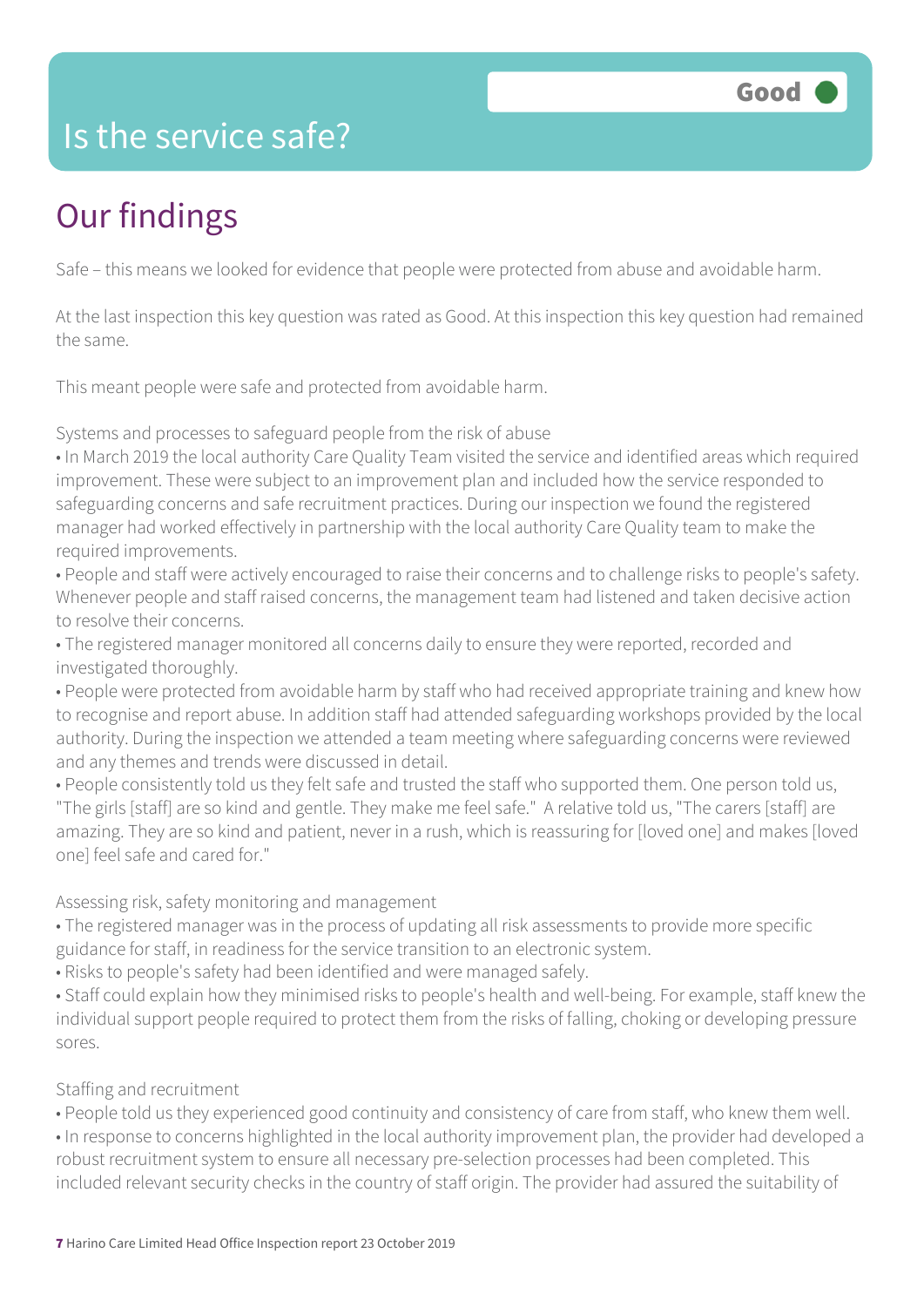staff to support people to stay safe.

• The registered manager and field supervisors analysed the ratio of staff and skills they required to support each person. This ensured staff were deployed, with the right mix of skills to deliver care and support to safely meet the needs of people made vulnerable by their circumstances.

• The provider was able to demonstrate that minimum staffing levels were met to ensure people were safe. People told us they had not experienced missed calls. However, staff consistently told us they were frequently working extra shifts to cover unexpected absences. Members of the management team, including field supervisors consistently told us they were having to cover care calls at the expense of their supervisory responsibilities. The registered manager and human resources manager were aware of this staffing resilience issue and were actively recruiting further staff, including an additional management post.

#### Using medicines safely

• The provider's policies and procedures provided clear guidance to enable staff to manage people's medicines safely, in accordance with current guidance and regulations.

• Staff clearly understood their role and responsibilities in relation to each person's medicines.

• Staff competency to administer medicines was assessed regularly by the registered manager, to ensure their practice was safe.

• Staff worked closely with people to involve them in the management and administration of their medicines

• Daily records confirmed that people received their medicines as prescribed, and in a manner, they preferred. People were treated with dignity when supported with their prescribed medicines.

• When medicine errors had occurred, staff followed the provider's procedures to ensure people were safe and necessary learning was implemented to prevent a further occurrence. For example, by reviewing their procedures and providing additional training and competency checks where required.

Preventing and controlling infection

• People and relatives consistently told us that staff demonstrated high standards of hygiene and cleanliness.

• Staff were able to demonstrate a clear understanding of the importance of managing the control of infection effectively and how this applied to the delivery of their care to people. For example, one person who had been identified to be at high risk of developing infections told us they had experienced numerous recurring infections, with associated hospital admissions. They told us that whilst being supported by this service they had only experienced one such infection during the past three years.

• Staff had completed relevant training in relation to infection control and food safety. People's health was protected because staff consistently followed good food safety and hygiene practice when preparing or handling food.

• We observed staff had access to the necessary personal protective equipment to minimise the risk of infection, such as disposable aprons and gloves.

Learning lessons when things go wrong

• All accidents and incidents were immediately reported to the management team, recorded and then reviewed daily by the registered manager.

• The registered manager listened to staff feedback and acted upon it to make sure people received safe care.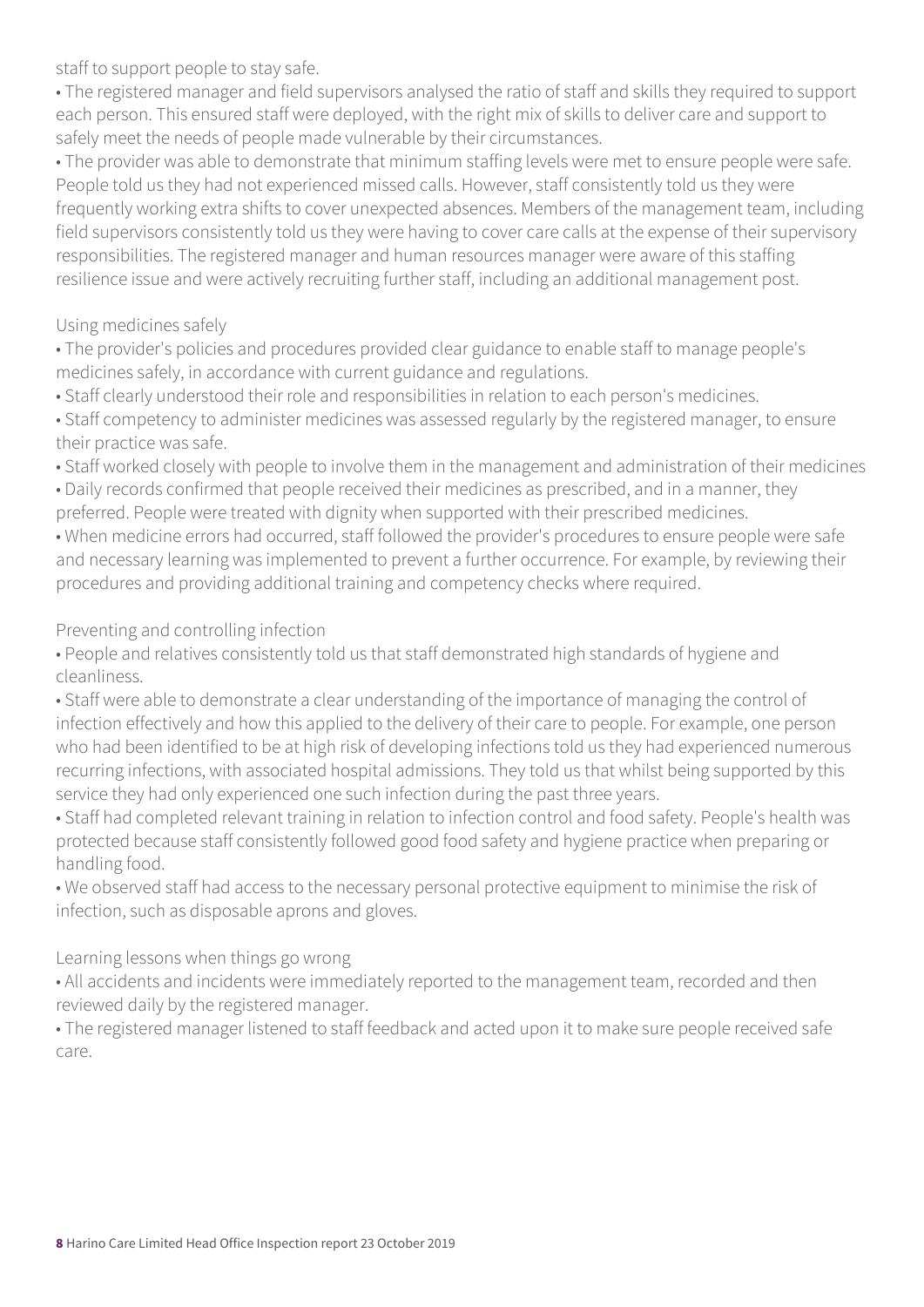### Is the service effective?

## Our findings

Effective – this means we looked for evidence that people's care, treatment and support achieved good outcomes and promoted a good quality of life, based on best available evidence.

At the last inspection this key question was rated as good. At this inspection this key question had remained the same.

This meant people's outcomes were consistently good, and people's feedback confirmed this.

Assessing people's needs and choices; delivering care in line with standards, guidance and the law • People consistently told us they received effective care and support from staff who knew how they liked things done.

• People, relatives and professionals told us staff had the required skills and knowledge to meet people's health and emotional needs. People consistently praised the expertise of staff who provided effective care to meet their needs. One person told us, "She [staff member] saved my life. She insisted that I went to hospital because I had chest pains. I told her to stop fussing but I had one of those ECGs which showed I was having a heart attack. I wouldn't be here without her." An ECG is a test to check the heart's rhythm and electrical activity.

• People, relatives and professionals consistently told us e staff delivered care in accordance with their assessed needs and guidance within their care plans, which we observed during the inspection.

• The provider carried out comprehensive pre-admission assessments to make sure they understood and were able to meet people's health, care and medical needs. These assessments considered all aspects of people's lives and were regularly, reviewed and updated.

• The registered manager was in the process of reviewing all care plans in preparation for the provider's imminent transition to an electronic system. Training in relation to the new care planning system was scheduled to be delivered the week after our inspection.

• People and their relatives told us they had been actively involved in creating and developing their care plans. When people's needs changed, their care plans were amended to ensure people received the care they required.

Staff support: induction, training, skills and experience

• The provider operated a system of training, competency assessments, supervision and appraisals. This enabled staff to develop and maintain the required skills and knowledge to support people according to their needs.

• New staff had completed a thorough induction process that equipped them with the necessary skills and confidence to carry out their role effectively. This included a period shadowing a senior staff member to introduce them to people and demonstrate how they wished their care to be delivered.

• Staff consistently praised the registered manager for investing time in their personal development, making themselves available to provide additional training for staff if they were unsure about anything.

• Records demonstrated that prior to their appointment the registered manager had identified that supervisions and appraisals had not always been completed in line with the provider's policy. At the time of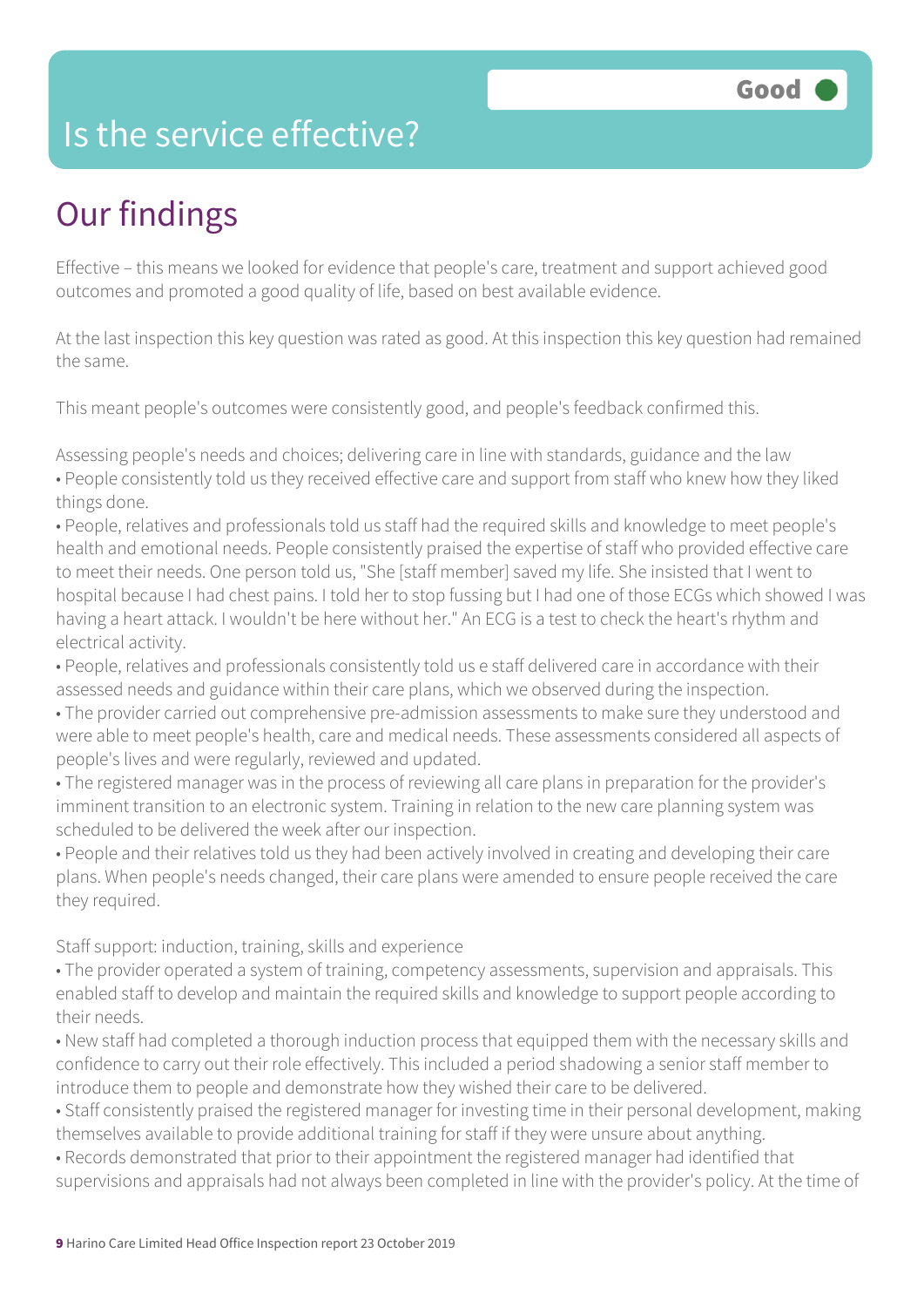inspection records demonstrated that all staff had received a supervision in the previous quarter and had received an annual appraisal or had one scheduled. The registered manager demonstrated that training to deliver supervisions had been arranged for supervisors to ensure the effective supervision and continued development of staff.

• Professionals reported that people experienced effective care from staff who had the required skills to carry out their roles and responsibilities competently.

Supporting people to eat and drink enough to maintain a balanced diet

• Staff supported people to eat and drink enough to maintain a healthy, balanced diet.

• The provider placed a strong emphasis on the importance of eating and drinking well. Staff protected people from the risk of poor nutrition, dehydration, swallowing problems and other medical conditions, by consistently following guidance from relevant professionals.

• People and relatives reported that staff actively encouraged people to drink to ensure they were protected from the risks of dehydration.

• If people needed support preparing food or drink, this was recorded in their care plans, and support was provided in accordance with their wishes.

• We observed staff ensured people had access to their preferred drinks, which were left within their reach, before they completed their visits.

Staff working with other agencies to provide consistent, effective, timely care; Supporting people to live healthier lives, access healthcare services and support

• Staff made prompt referrals to GPs, specialist nurses and other relevant healthcare services to ensure people's needs were met.

• Staff worked effectively with healthcare professionals to make sure care and treatment met people's current and changing needs.

• Healthcare professionals told us that staff were keen and enthusiastic to embrace their advice and implemented their guidance effectively, which achieved positive outcomes for people.

• Staff worked together to ensure that people received consistent, coordinated care and support, when they were referred to or moved between different services.

• People consistently praised the support they received when being admitted or discharged from hospital. One person told us, "They [staff] all go the extra mile for me. When I broke my arm and had to go to hospital they [staff] were very kind and helpful." Another person told us, "I don't know what I'd do without them [staff]. I don't know where I would have been when I came out of hospital."

Ensuring consent to care and treatment in line with law and guidance

The Mental Capacity Act 2005 (MCA) provides a legal framework for making particular decisions on behalf of people who may lack the mental capacity to do so for themselves. The Act requires that, as far as possible, people make their own decisions and are helped to do so when needed. When they lack mental capacity to take particular decisions, any made on their behalf must be in their best interests and as least restrictive as possible.

People can only be deprived of their liberty to receive care and treatment when this is in their best interests and legally authorised under the MCA.

When people receive care and treatment in their own homes an application must be made to the Court of Protection for them to authorise people to be deprived of their liberty. At the time of inspection, the service was not supporting anyone who was subject to such an authority.

• People's human rights were protected by staff who had demonstrated a sound understanding of consent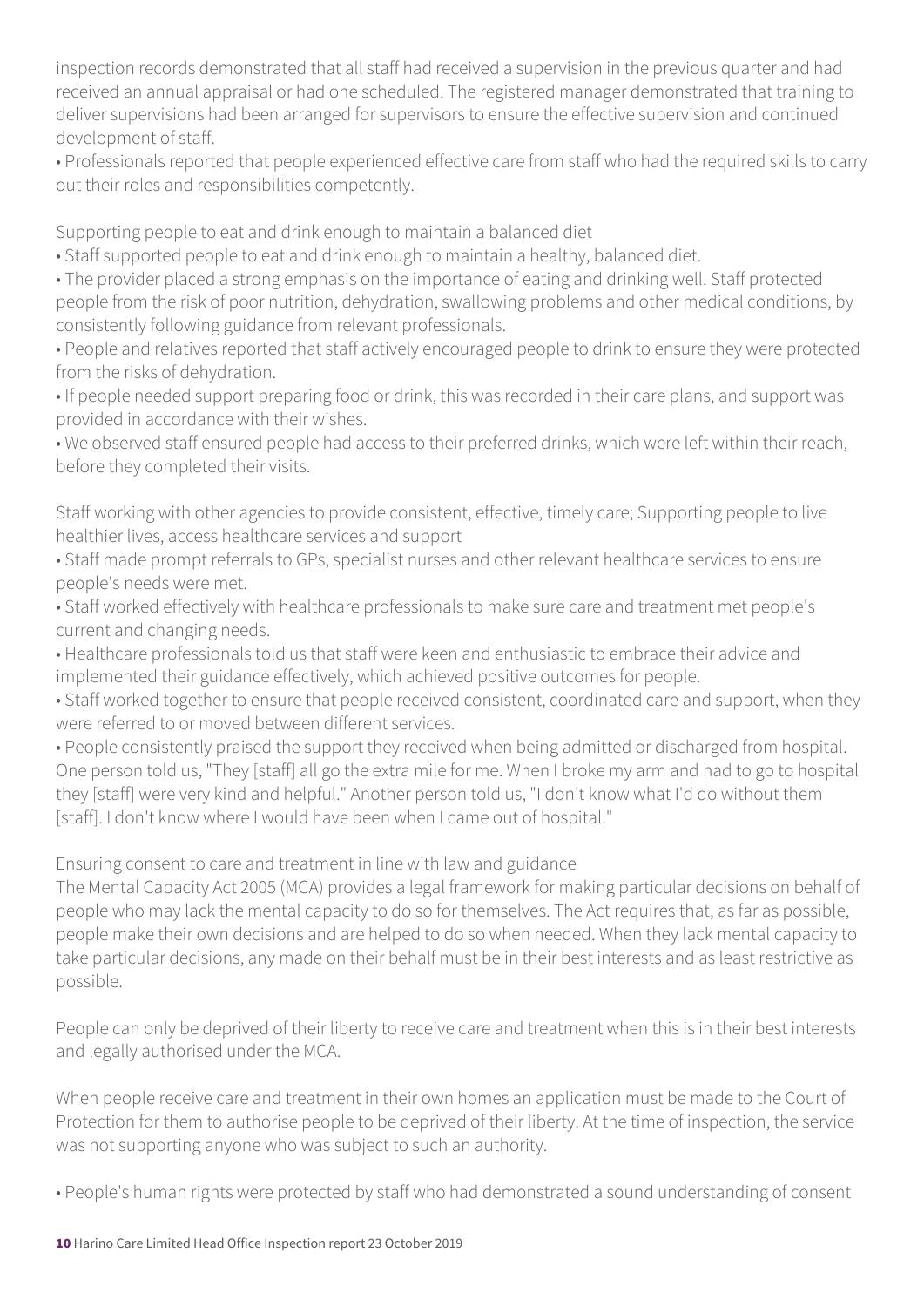and the MCA. We observed staff seeking consent from people using simple questions and giving them time to respond. Staff supported people to make as many decisions as possible.

• People consistently told us they had consented to the care and support detailed within their care plans.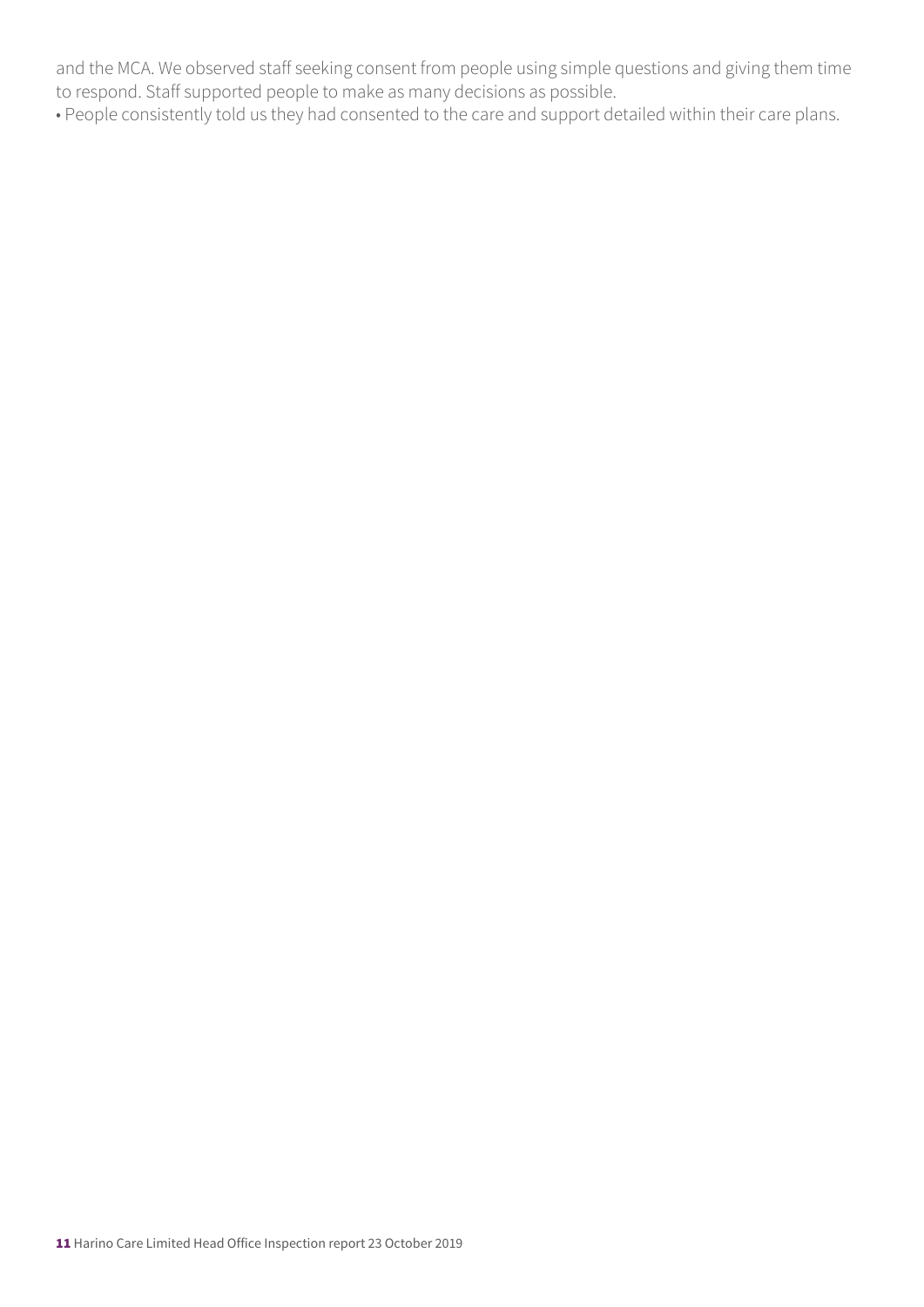#### Is the service caring?

### Our findings

Caring – this means we looked for evidence that the service involved people and treated them with compassion, kindness, dignity and respect.

At the last inspection this key question was rated as good. At this inspection this key question had remained the same.

This meant people were supported and treated with dignity and respect; and involved as partners in their care.

Ensuring people are well treated and supported; respecting equality and diversity

• People experienced positive, caring relationships with staff who consistently treated them with kindness in their day-to-day care. One person told us "The carers [staff] are 100 hundred per cent bang on. I sometimes feel they're doing more than they should. They [staff] do lots of little things to make me feel special." • Relatives consistently praised the caring attitude of the staff and made comments such as, "We think they [staff] are amazing, they're just perfect, the way the engage with [loved one] and take their time" • Visiting professionals made positive comments about caring staff interactions with people, which we observed during home visits.

• The registered manager completed observations and sought feedback from people to ensure staff delivered care in a kind and compassionate manner.

• Staff spoke with pride and fondness about people they supported. Staff told us how they had developed meaningful relationships with people, which inspired them to provide the best possible care to improve the quality of their lives. For example, one staff member said, "It is a joy to work here, to make a difference and make people smile, which is makes me happy to feel I have made their life better in just a small way." • Staff training included equality and diversity, which prepared staff to meet people's diverse needs arising from their individual cultures. People's diverse needs were clearly identified in their care plans and staff provided support to meet them, including those related to disability, gender, ethnicity and faith. •Staff knew how to care for each person's emotional and spiritual wellbeing, in line with their wishes.

Supporting people to express their views and be involved in making decisions about their care • Care plans were developed with people, their relatives, and staff knowledge gained from working closely with them.

• People's changing needs and current preferences were reflected in care plans, which were reviewed regularly.

• People and their relatives told us their continued involvement in regular reviews of their care with the registered manager and staff had developed even more trust and respect.

• Staff used appropriate communication methods to enable people to be involved in planning and reviewing their care.

• People were encouraged and supported by staff to make decisions about their daily care.

• We observed staff providing information and explanations to people whilst delivering their support, which reassured them.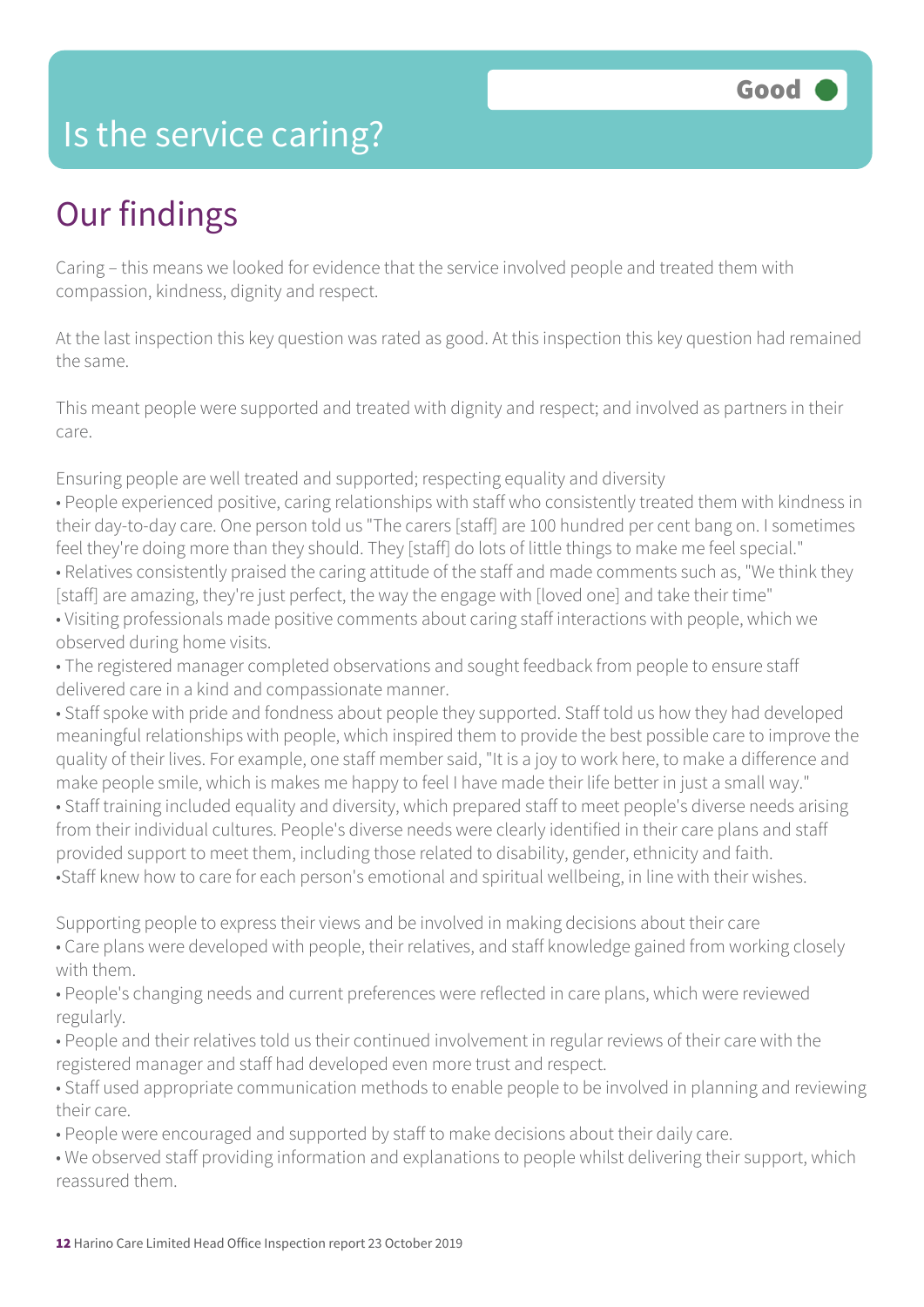Respecting and promoting people's privacy, dignity and independence

- Respect for privacy and dignity was embedded in the service culture.
- People consistently felt respected, listened to, and involved in the development of their care.
- We observed that people were supported to promote their independence and encouraged to complete tasks that they could do, to maintain their life skills.

• Staff understood the importance of making people feel comfortable in their own homes. One staff member said, "We are always told to remember that we have been invited into people's homes and must always respect people's wishes and privacy."

• Staff were particularly sensitive when people needed caring and compassionate support to explore their needs and preferences and those of their family members. A relative told us, "The way they [staff] have cared for [loved one] has been marvellous, but they also they make sure I'm okay which makes me feel cared for as well."

• Staff described how they maintained people's privacy. For example, delivering people's personal care in the way they chose.

• The provider stored people's confidential information securely in accordance with legislation. This information was readily available when required to those authorised to have access to it.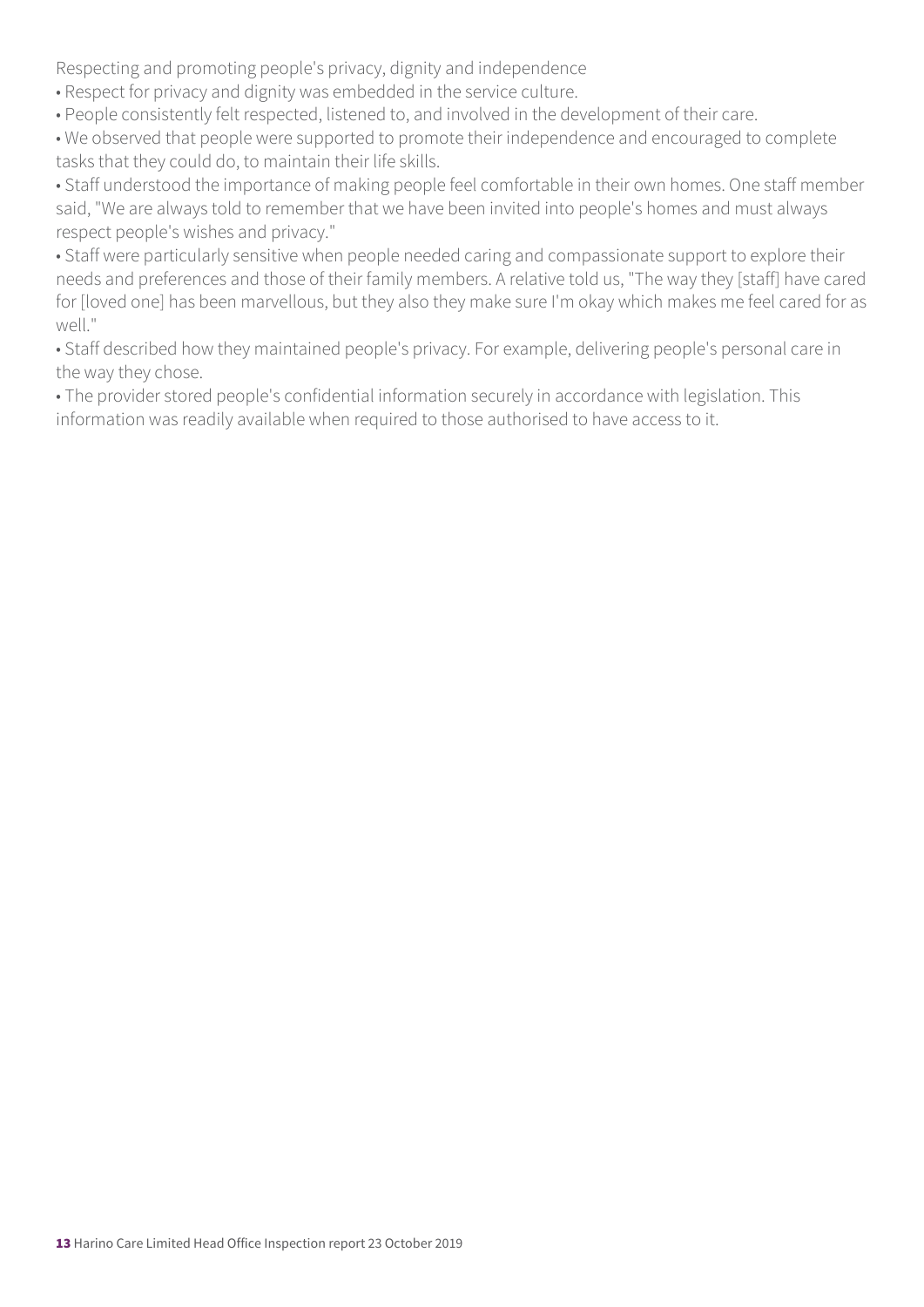### Is the service responsive?

# Our findings

Responsive – this means we looked for evidence that the service met people's needs.

At the last inspection this key question was rated as good. At this inspection this key question had remained the same.

This meant people's needs were met through good organisation and delivery.

Planning personalised care to ensure people have choice and control and to meet their needs and preferences

- Care plans provided the information about how to meet people's health, medical and care needs. However, some care plans would have benefitted from having more details about people's life histories, their personal ambitions, skills and abilities.
- This had not had a negative impact on people because staff consistently demonstrated an in-depth knowledge about these aspects of people's lives, their individual needs, personal preferences and how they wished to be supported. We observed this reflected in the delivery of their care and support during home visits.
- Staff were proud of the personalised service they provided, including their prompt response to people's changing needs, based on their in-depth knowledge of the people they supported.
- Professionals consistently told us the service provided personalised care that was responsive to people's needs.

#### Meeting people's communication needs

Since 2016 onwards all organisations that provide publicly funded adult social care are legally required to follow the Accessible Information Standard (AIS). The standard was introduced to make sure people are given information in a way they can understand. The standard applies to all people with a disability, impairment or sensory loss and in some circumstances to their carers.

• The registered manager and staff had a clear understanding of the AIS and could explain how they met the standard whilst delivering people's day to day support.

• Staff effectively identified the information and communication needs of people with a disability or sensory loss and found innovative and technological solutions to meet them. For example, the relative of a person who was deaf told us how staff had enriched the quality of their life by effectively communicating with them. They told us, "They [staff] have been brilliant for [loved one]. They [staff] always make sure they are looking at her, so she can lip read. They [staff] know all her unique gestures and expressions and are very good at using her magic board (electronic device).

Supporting people to develop and maintain relationships to avoid social isolation; support to follow interests and to take part in activities that are socially and culturally relevant to them

• Staff promoted people's independence by supporting them to take part in activities according to their wishes and abilities. Staff supported people to maintain relationships that mattered to them, such as family, community and other social links.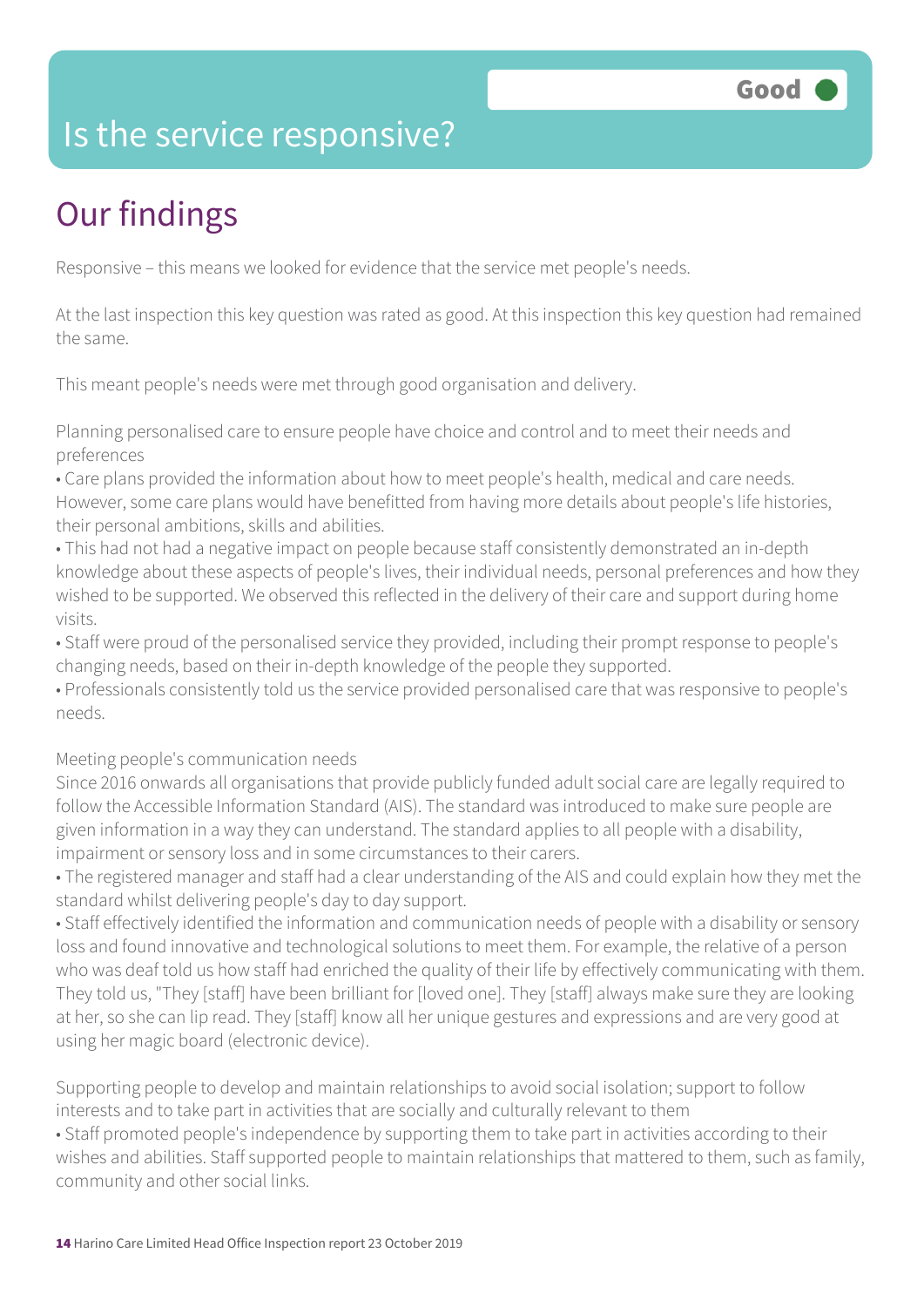Improving care quality in response to complaints or concerns

• People and relatives consistently told us, the open and transparent approach of the registered manager whenever they raised a concern, was refreshing and reassuring.

• People were confident to share their worries and concerns with staff, who supported them to achieve successful solutions to problems.

• People had a copy of the provider's complaints procedure, in a format which met their needs and knew how to make a complaint.

• The provider had a complaints policy with clear guidance for staff about how to investigate and respond to complaints. Staff could explain the complaints policy and their roles and responsibilities to apply the correct procedures.

• Records showed complaints were investigated thoroughly and resolved promptly.

• The registered manager had used concerns raised to drive improvements in the service.

End of life care and support

• At the time of inspection, the service was not supporting anyone with end of life care. However, the registered manager was reviewing people's care plans to explore their end of life wishes in more detail.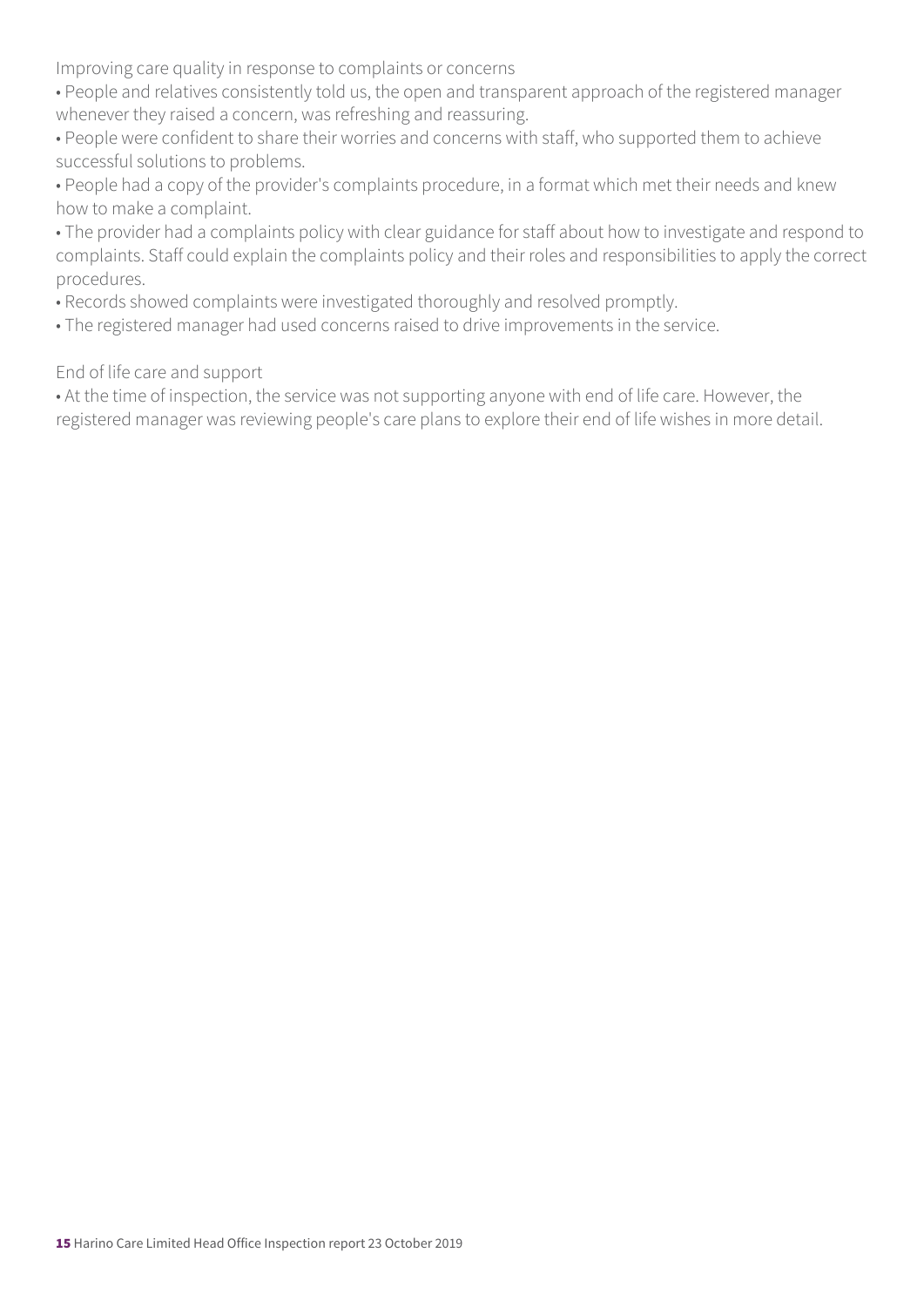### Is the service well-led?

## Our findings

Well-Led – this means we looked for evidence that service leadership, management and governance assured high-quality, person-centred care; supported learning and innovation; and promoted an open, fair culture.

At the last inspection this key question was rated as good. At this inspection this key question had remained good.

This meant the service was consistently managed and well-led. Leaders and the culture they created promoted high-quality, person-centred care.

Promoting a positive culture that is person-centred, open, inclusive and empowering, which achieves good outcomes for people

• Staff placed people and their needs at the heart of the service by ensuring their dignity, independence and choices were prioritised. The provider had adopted a clear set of values based upon caring passionately about people and supporting them to live life to the full.

- People received a service where the provider's caring values were embedded into the leadership, culture and staff practice. Staff were focused to ensure people came first and received good outcomes.
- People experienced personalised care from a stable staff team who knew them well and were committed to ensuring they received care, which was individual to them.
- People trusted the registered manager because they responded quickly if they contacted them. They consistently described the service as well managed.
- People and relatives consistently praised the registered manager for being readily available, empathetic and extremely responsive, whenever they were worried or required support. For example, people made the following comments, "She [registered manager] is so caring and kind and regularly comes to see me in person to find out if I'm happy", "She [registered manager] is extremely good and comes out to see me immediately even if you have a small issue" and "She [registered manager] is very conscientious and sets a good example to her carers [staff] who follow her lead."

How the provider understands and acts on the duty of candour, which is their legal responsibility to be open and honest with people when something goes wrong

- The provider had a policy in place relating to duty of candour and the importance of transparency when investigating something that goes wrong.
- The registered manager had effectively engaged with the local authority quality team to develop staff culture in relation to reporting and recording any concerns raised.

• The registered manager assumed responsibility and accountability when concerns had been raised or mistakes had been made.

Managers and staff being clear about their roles, and understanding quality performance, risks and regulatory requirements

• The registered manager had developed audits to assess and monitor the performance of the service. For